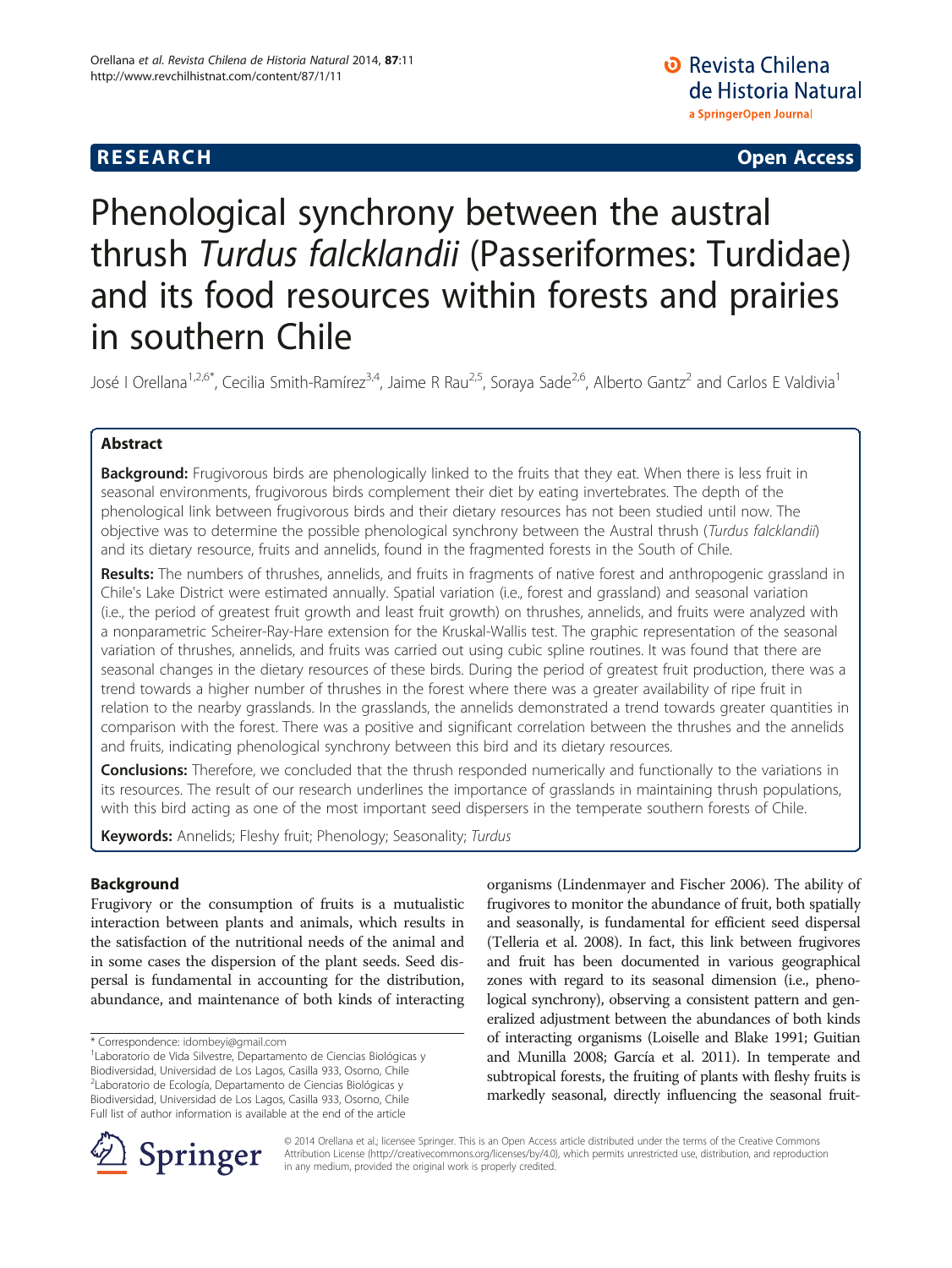eating patterns of frugivores, which are often birds (Blendinger et al. [2012\)](#page-6-0). However, if the offer of fruit in the environment falls, the birds do not behave as strict frugivores but rather as facultative frugivores, consuming other dietary resources (e.g., invertebrates). This change in diet allows the birds to link themselves seasonally and spatially with alternative resources, aside from fruits. In this way, they sustain their nutritional requirements throughout the year (Rey [1995](#page-7-0)).

In the temperate southern forests of South America, the dispersal of fleshy fruit seeds that are mostly consumed by birds, as well as its many seasonal variations, is a phenomenon attracting increasing interest and one that has been progressively studied in recent years (Armesto et al. [1987,](#page-6-0) Armesto et al. [1996\)](#page-6-0). As a result of these studies, it has been determined that the Austral thrush Turdus falcklandii Quoy & Gaimard 1824 is a key species in the dispersion of the seeds for the majority of forest plants with fleshy fruits. Its relevance as a seed disperser lies in numerous factors, such as (i) its large population size (Armesto et al. [1987](#page-6-0); Armesto et al. [1996;](#page-6-0) Rozzi et al. [1996a](#page-7-0)), (ii) the high frequency with which it eats fruits (Armesto et al. [2001](#page-6-0); Aizen et al. [2002;](#page-6-0) Amico and Aizen [2005;](#page-6-0) Salvande et al. [2011](#page-7-0)), (iii) its annual residency (Armesto et al. [1987](#page-6-0); Willson et al. [1996\)](#page-7-0), (iv) its ability to eat fruits with diameters that are larger than the dimensions of its beak, which allows it to eat fruits of a wide range of sizes (Willson et al. [1996;](#page-7-0) Vergara et al. [2010\)](#page-7-0), and (v) the scarcity of other frugivorous birds (Armesto et al. [1987](#page-6-0); Rozzi et al. [1996a](#page-7-0)).

Contrary to the forests, the grasslands in the southcentral of Chile do not have a natural origin, having been established at the end of the nineteenth century for agroproductive purposes (Armesto et al. [2010](#page-6-0)). Currently, agricultural grasslands have replaced most of the native forests, with the latter surviving as partially changed fragments of an average size of 6 ha (García et al. [2011](#page-6-0)). This replacement of the vegetation has caused, on the one hand, a reduction in the supply of fruit and, on the other hand, the creation of an alternative habitat with new dietary potential. This allows the maintenance and conservation of the frugivorous birds during the season where fruits are more scarce (Atkinson et al. [2002](#page-6-0)). In these grasslands, there is a large abundance of annelids (Lumbricus spp., Alfaro et al. [1997](#page-6-0)), which could represent an important food source for the thrush, particularly in winter when fruits are scarce. In spite of this, agroproductive grasslands are currently perceived as lacking in value for the birds' conservation.

Thrush populations and the ultimate phenological synchrony with their dietary resources, whether they are fruit or invertebrates, as well as the spatial variations presented by the forests and grasslands, have not yet been studied. For this reason, the aim of this study was to determine the possible phenological synchrony between the thrush and its dietary resources, in the forest and grassland landscape of the South of Chile. Given the marked seasonality of the fruit production in forest plants and probably also of annelids in the grasslands, and considering that the thrush consumes both dietary resources, it is expected that forest-grassland seasonal variations will be observed in the number of thrushes, concomitantly with the number of fruits and invertebrates.

## Methods

## Study area and species

The study area  $(ca. 125 km<sup>2</sup>)$  is located in the province of Osorno (40° 53′ 56′′ S - 72° 53′ 27′′ W, 160 A.S.L.), close to Llanquihue Lake. In Osorno province, there is a cold wet season during the winter months and in turn a warm season with less precipitation in summer. The average annual precipitation and temperature recorded in the year 2010 were 1,331 mm and 13°C, respectively ([http://164.77.222.61/climatologia/\)](http://164.77.222.61/climatologia/). The study was carried out in forest fragments surrounded by grasslands, which have optimal conditions for finding a large number of woody species with fleshy fruit and encompassing a wide range of fruit production throughout the year (Figure [1](#page-2-0)A).

Ten differently sized forest fragments were selected (between 3 to 180 ha) based on the presence of at least five species of trees and shrubs with fleshy fruits per fragment, while also considering that each fragment must be entirely surrounded by a network of grasslands. In addition, ten grassland sites bordering each of those fragments were selected. The vegetation of the forest fragments is classified as the inland temperate laurifolious forest strata of Nothofagus dombeyi (Mirb.) Oerst. and Eucryphia cordifolia Cav., of which only 54.8% (i.e., 5,589 km<sup>2</sup>) of the original surface area remains (see Luebert and Pliscoff [2006](#page-7-0) for details). The grassland vegetation consists of perennial and annual grasses used for forage as they are, for the most part, of allochthonous origins (Luebert and Pliscoff [2006\)](#page-7-0).

The thrush is a medium-sized bird (26 cm long), widely spread throughout Chile, from the Atacama region down to the Magallanes region as well as in Argentina (Figure [1B](#page-2-0), Araya and Millie [1996\)](#page-6-0). In the study area, the thrush was observed eating earthworms (Lumbricus spp.), as well as the berries and drupes of eight woody plants: Amomyrtus luma (Mol.) Legr. et Kausel. (Myrtaceae), Amomyrtus meli (Phil.) Legr. et Kausel (Myrtaceae), Aristotelia chilensis (Mol.) Stuntz (Elaeocarpaceae), Drimys winteri J. R. et G. Forster (Winteraceae), Maytenus boaria Mol. (Celastraceae), Myrceugenia planipes (H. et A.) Berg (Myrtaceae), Persea lingue (R. et P.) Nees ex Kopp, and Rhaphithamnus spinosus (Juss.) Mold. (Verbenaceae); therefore, the study was based on the phenological monitoring of these species. Previous reports suggest that the fruits of these species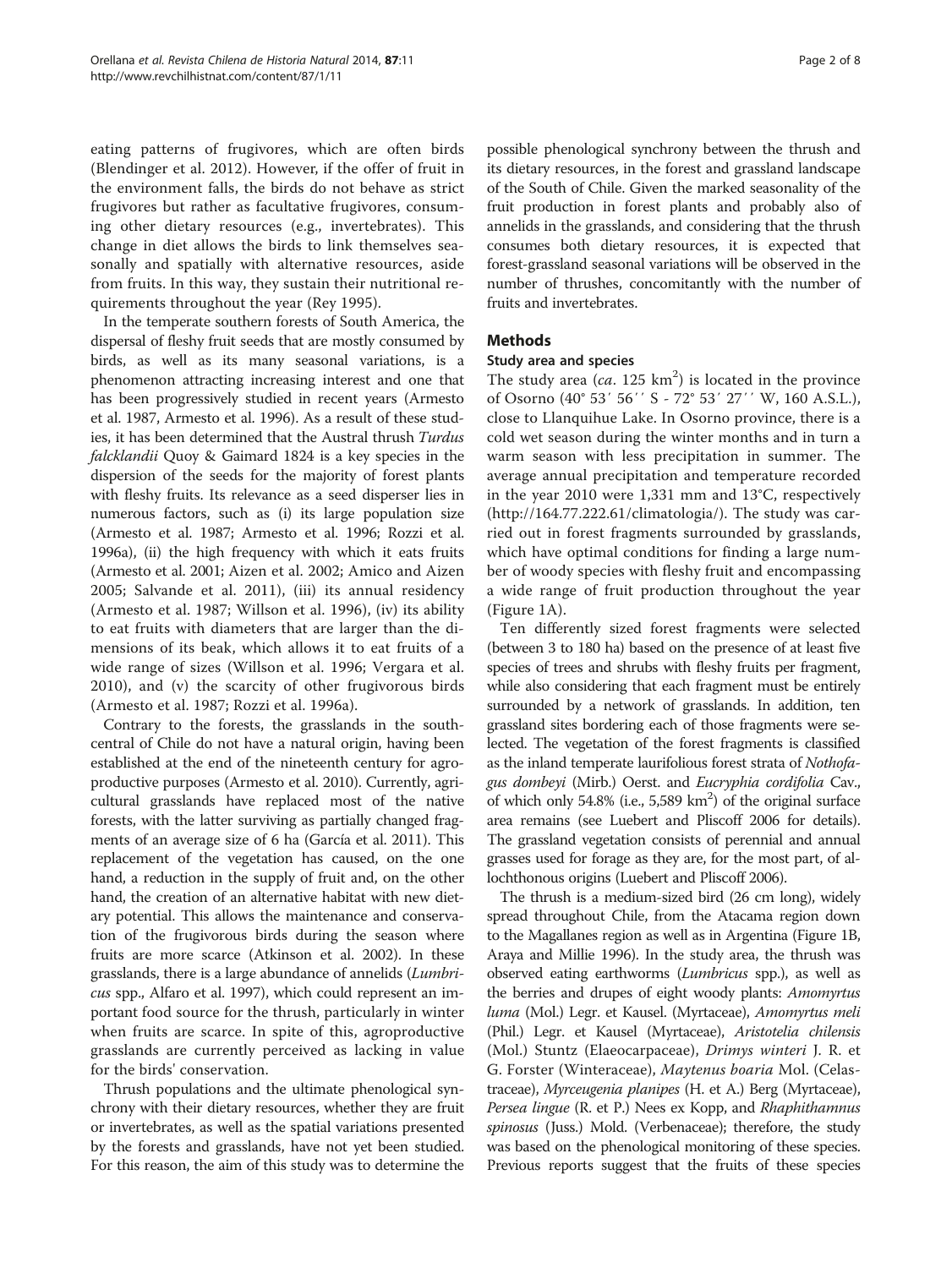<span id="page-2-0"></span>

form a regular part of the diet of the thrush in the forests of South Chile (Armesto et al. [1996](#page-6-0); Valdivia and Simonetti [2007;](#page-7-0) Vergara et al. [2010;](#page-7-0) Bustamante-Sanchez and Armesto [2012\)](#page-6-0).

#### Spatial-seasonal variation of the thrush

To estimate the spatial-seasonal variation of the thrush throughout the year, each of the sites within the study was visited monthly, from October 2009 to November 2010. In each fragment of forest ( $n = 10$ ) and each associated grassland, two transects of 200 m long by 50 m wide, separated from one another by 500 m, were established. In the forest, transects were placed from the edge of the forest towards its interior (Bibby et al. [2000](#page-6-0)). In the grasslands, transects had the same dimensions and separation distance, but in contrast to the forest, here transects were located from the edge of the forest towards the grassland. Each transect was sampled during the 4 h after dawn, although the exact time varied due to the changes in the sunrise throughout the year. In this way, while the transects were being traversed, all individual thrushes observed or heard within them were recorded.

#### Spatial-seasonal variation of annelids

To estimate the spatial-seasonal variation of annelids throughout the research year, four grids of 25 m<sup>2</sup> (5  $\times$  5 m) were set up, two in each grassland and two in each fragment. In each grid, 15 soil samples measuring approximately 9.375  $\text{cm}^3$  (25  $\text{cm}$  wide, 25  $\text{cm}$  long, and 15  $\text{cm}$  deep) (Lee [1985](#page-7-0)) were taken at random. The grids in the forest interior were placed approximately 50 m from the edge. In the grasslands, the grids were placed at the same distance from the edge of the forest. The number of annelids (i.e., Lumbricus spp.) in each ground sample was calculated in the field, without identifying them at the species level.

## Spatial-seasonal variation of fruit

To estimate the spatial-seasonal variation of fruit, five circular plots each of 100  $m<sup>2</sup>$  and separated by 50 m were distributed in each of the above-mentioned transects. In

each plot, an individual of each of the plant species whose fruit the thrush had been observed eating was identified and marked. Each month the phenology of fruit production, the number of fruits, and the number of trees and shrubs with fleshy fruits were recorded. The number of fruits was estimated by way of high-resolution photographs of the tree and shrub tops. Each photograph corresponded to a  $1-m^2$  section of the top taken from a distance of 3 to 9 m from the ground. For each photograph, all of the fruits per branch were counted. To estimate the error associated with this technique, branches with fruits making up  $1 \text{ m}^2$  of the canopy were randomly chosen and cut, and these were also counted. The results indicated that there were no significant differences between the numbers of fruits estimated using the photographic method and the direct count (figures not shown here). Subsequently, the average number of fruits per individual plant (i.e., tree or shrub) was estimated using the product of the number of fruit per square meter and the size of the treetop, with the latter being calculated from the height of the treetop and its average diameter (see Vergara et al. [2010](#page-7-0) for details). Finally, the total number of fruits per transect was estimated from the product between the total production of fruits per species and the number of species of plants with fleshy fruits (García et al. [2001\)](#page-6-0).

#### Analysis of the data

To evaluate the effects of spatial variation (i.e., forest and grassland) and seasonal variation (i.e., period of greatest fruit production from December to May and least fruit production from June to November) of thrushes, annelids, and fruits, the non-parametric Scheirer-Ray-Hare extension for the Kruskal-Wallis test, which is equivalent to a fully  $2 \times 2$  factorial analysis of variance (ANOVA), was used (for details, see Sokal and Rohlf [2012,](#page-7-0) p. 466). This test was used since the data did not comply with the assumptions of normality required for traditional ANOVAs. To evaluate the number of thrushes as a response to the fruits and annelids, a multiple regression analysis was used. In all cases, the units analyzed were the monthly averages, per period of fruit production and for each of the sites,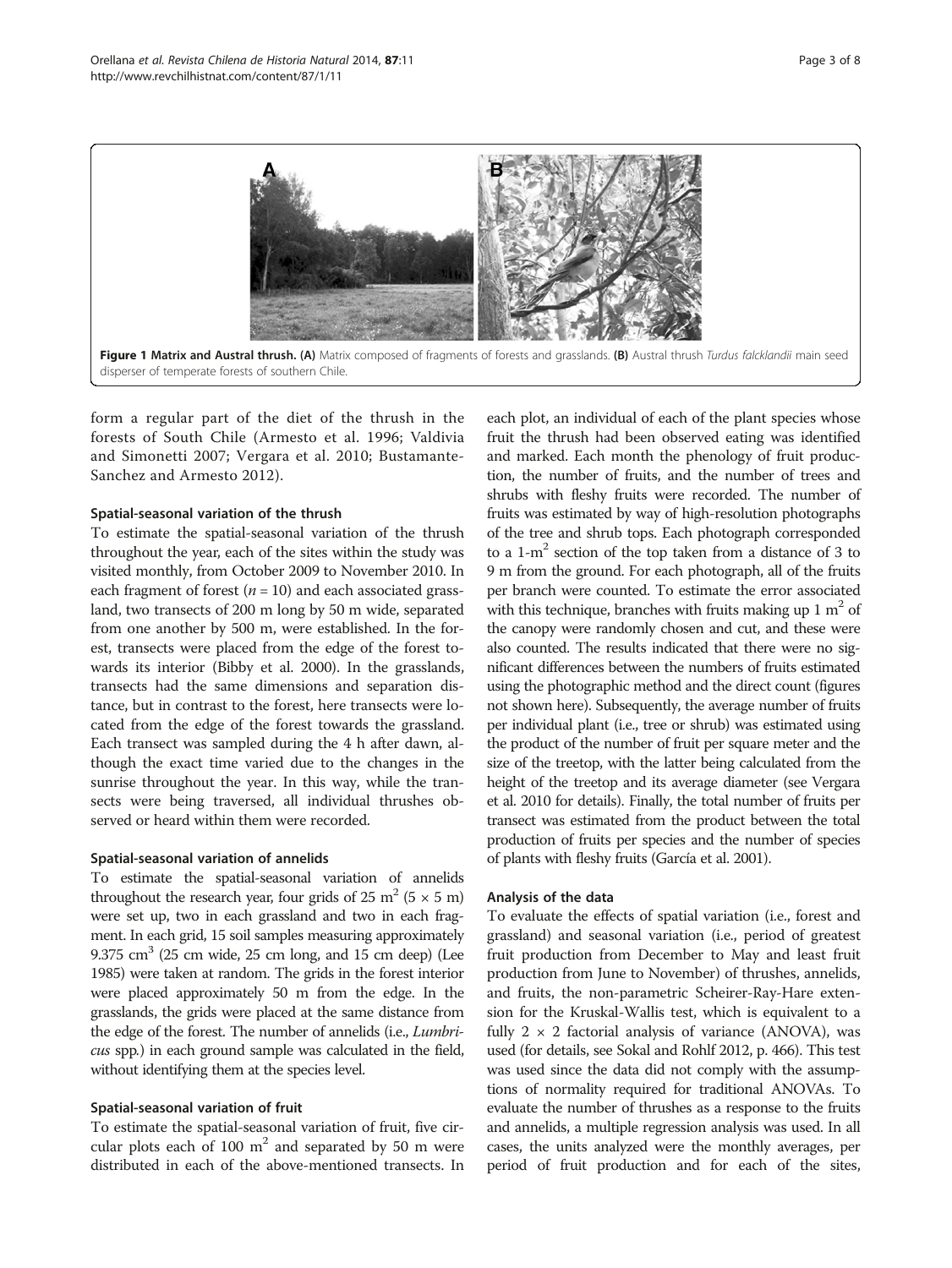<span id="page-3-0"></span>expressed as the average number of individuals (birds, annelids, and fruits) per transect or grid as applicable.

Each analysis was carried out with the STATISTICA v. 7.0. statistics package. The graphic representation of the seasonal variation of thrushes, fruits, and annelids was carried out using cubic spline routines (Schluter [1988](#page-7-0)), while the multiple regression graph was carried out using the STATISTICA v. 7.0. statistics package.

## Results

## Spatial-seasonal variation of the thrush

Throughout the period of greatest fruit production in the forest, a monthly average  $(\pm S.E.)$  of  $2.13 \pm 0.66$  thrushes per transect was estimated. In the grassland, a monthly average ( $\pm$ S.E.) of 2.06  $\pm$  0.64 per transect was obtained. In this period, specifically between the months of December and May, a trend towards a larger number of thrushes in the interior of the forest fragments and a smaller number of thrushes in the grassland was found (Figure 2A,B).

6

5  $\overline{\mathbf{4}}$ 3  $\overline{2}$ ż,  $\mathbf{1}$  $\bf{0}$ 5  $\overline{\mathbf{c}}$ 

 $\overline{\mathbf{4}}$ 

 $\overline{\mathbf{3}}$ 

of thrushes per transect

Forest

During the period of least fruit production in the forest, a monthly average ( $\pm$ S.E.) of 1.33  $\pm$  0.61 thrushes per transect was calculated. By contrast, in the grassland, a monthly average ( $\pm$ S.E.) of 4.73  $\pm$  2.30 thrushes per transect was obtained, with a trend towards a larger number of thrushes in this area recorded in the months of June and November, which is the opposite of what happened in the forest (Figure 2A,B). No significant effects of space, season, or the interaction of both were found on the number of thrushes (Table [1\)](#page-4-0).

## Spatial-seasonal variation of annelids

Prairie

B

D

During the period of greatest fruit production in the forest, a monthly average  $(\pm S.E.)$  of 0.40  $\pm$  0.27 annelids per grid was recorded. In the grassland, a monthly average  $(\pm S.E.)$  of  $2.33 \pm 1.30$  annelids per grid was found. During this period, in the forest, a trend towards a larger number of annelids between the months of June and November was observed, just as in the grassland. During

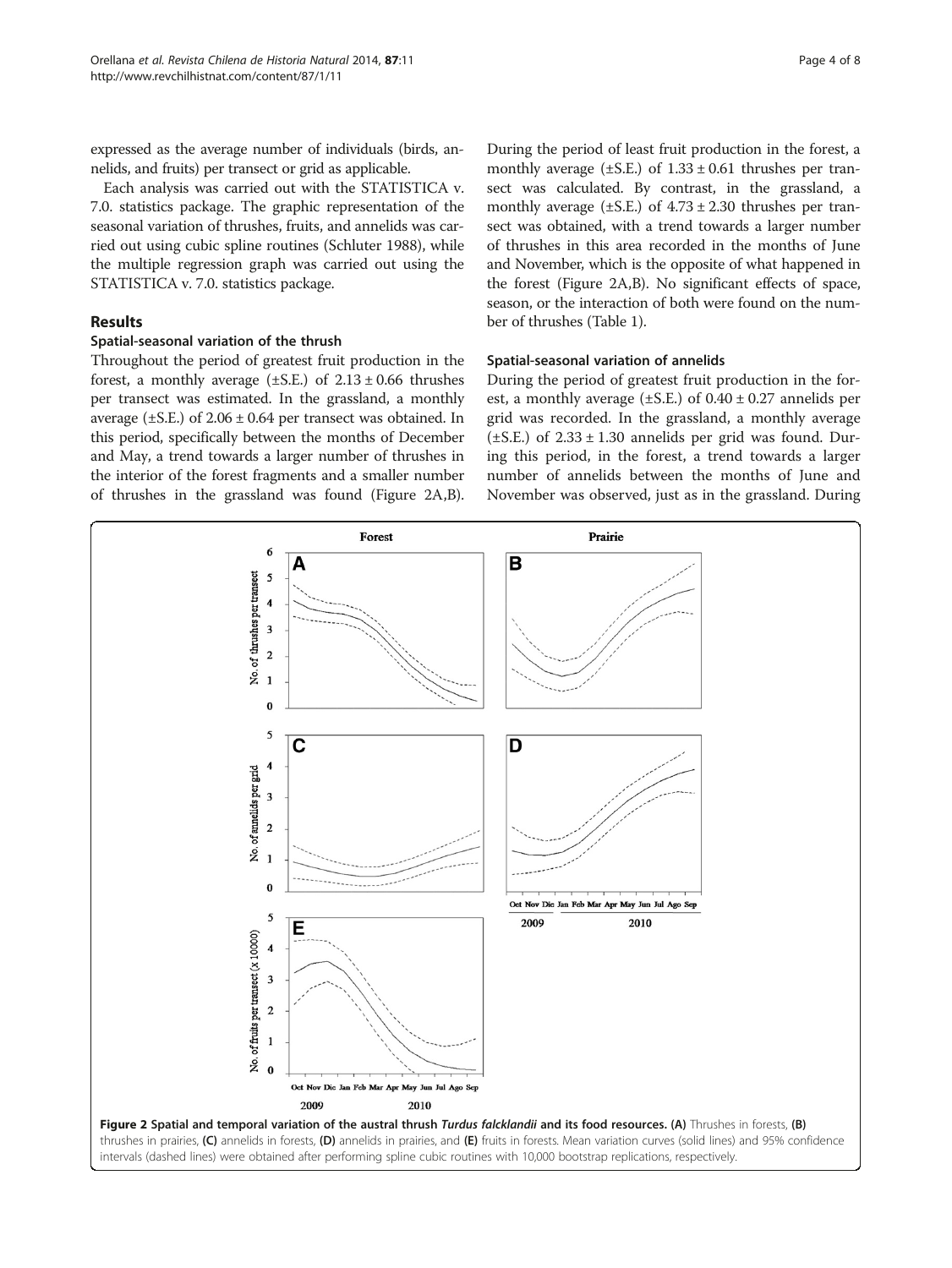| Source of variation                 | d.f. | SΜ       | н      | P value |
|-------------------------------------|------|----------|--------|---------|
| Thrushes                            |      |          |        |         |
| Spatial variation                   | 1    | 99.22    | 0.729  | 0.393   |
| Seasonal variation                  | 1    | 19.60    | 0.144  | 0.704   |
| Spatial $\times$ seasonal variation | 1    | 319.22   | 2.236  | 0.125   |
| Frror                               | 36   | 135.22   |        |         |
| Annelids                            |      |          |        |         |
| Spatial variation                   | 1    | 207.03   | 1.932  | 0.164   |
| Seasonal variation                  | 1    | 57.60    | 0.537  | 0.463   |
| Spatial $\times$ seasonal variation | 1    | 4.23     | 0.039  | 0.842   |
| Error                               | 36   | 108.62   |        |         |
| Fruit                               |      |          |        |         |
| Spatial variation                   | 1    | 1,600.23 | 16.136 | < 0.001 |
| Seasonal variation                  | 1    | 435.60   | 4.392  | 0.030   |
| Spatial $\times$ seasonal variation | 1    | 275.63   | 2.779  | 0.095   |
| Error                               | 36   | 43.22    |        |         |

<span id="page-4-0"></span>Table 1 Summary of the Sheirer-Ray-Hare extension of the Kruskal-Wallis test

the period of least fruit production in the forest, the monthly average  $(\pm S.E.)$  was  $1.0 \pm 0.64$  per grid. In the grassland, a monthly average  $(\pm S.E.)$  of  $3.96 \pm 1.79$  was observed, with a trend towards a larger number of annelids in this area between the months of June and November, a similar variation to that observed in the forest (Figure [2](#page-3-0)C,D). No significant effects of space, season, or the interaction of both were found on the number of annelids per experimental grid (Table 1).

#### Spatial-seasonal variation in the abundance of fruit

In the period of greatest fruit production, a monthly average ( $\pm$ S.E.) of 17,812.77  $\pm$  10,558.37 fruits per transect was estimated. In the grassland, only one individual of Rubus ulmifolius with fruit ( $n = 33$  fruit) was found. In this period, both the fruits recorded in the forest and the fruits of the individual in the grassland presented their greatest fruit production between the months of December and May (Figure [2E](#page-3-0)). In the period of least fruit production in the forest, a monthly average  $(\pm S.E.)$  of 1,460.97  $\pm$  762.55 fruits per transect was obtained. The production of fruit varied significantly both spatially and seasonally, although there was not an interactive effect between the two variables (Table 1). Regarding the nine species of plants studied, the largest number of fruits throughout the year came from the native tree R. spinosus and the allochthonous weed R. ulmifolius (Table 2).

## Phenological synchrony between the thrush and its dietary resources

The fruit and annelids accounted for 32.04% ( $R^2$  = 0.3204) of the variation in the number of thrushes in the study

Table 2 Total abundance of fleshy fruits produced by each species in the temperate forest fragments

| <b>Species</b>         | Type of fruit | Number of fruits<br>per transect | Percent |
|------------------------|---------------|----------------------------------|---------|
| Rhaphithamnus spinosus | Berry         | 450,207                          | 38.76   |
| Rubus ulmifolius       | Berry         | 158.994                          | 13.69   |
| Maytenus boaria        | Drupe         | 104.760                          | 9.02    |
| Amomyrtus meli         | Berry         | 103,968                          | 8.95    |
| Amomyrtus luma         | Berry         | 98,820                           | 8.50    |
| Myrceugenia planipes   | Berry         | 87,351                           | 7.52    |
| Persea lingue          | Drupe         | 59,592                           | 5.13    |
| Aristotelia chilensis  | Berry         | 51,538                           | 4.43    |
| Drymis winteri         | Berry         | 46,021                           | 3.96    |

area. In fact, the number of thrushes varied positively and significantly both with the annelids  $(F = 109.07; P < 0.001)$ and with the fruit  $(F = 990.61; P = 0.042)$  (Figure 3).

## **Discussion**

The thrushes did not demonstrate significant spatialseasonal differences during the year either in the forest or in the grassland. However, there was a trend towards a higher concentration of individuals in the interior of the forest during the period of greatest fruit production (southern summer and the start of spring), probably in response to a greater availability of fruit. In turn, during the period of minimal fruit production (winter and spring), a higher concentration of birds was observed in the grasslands in response to a reduction of fruit in the forest and

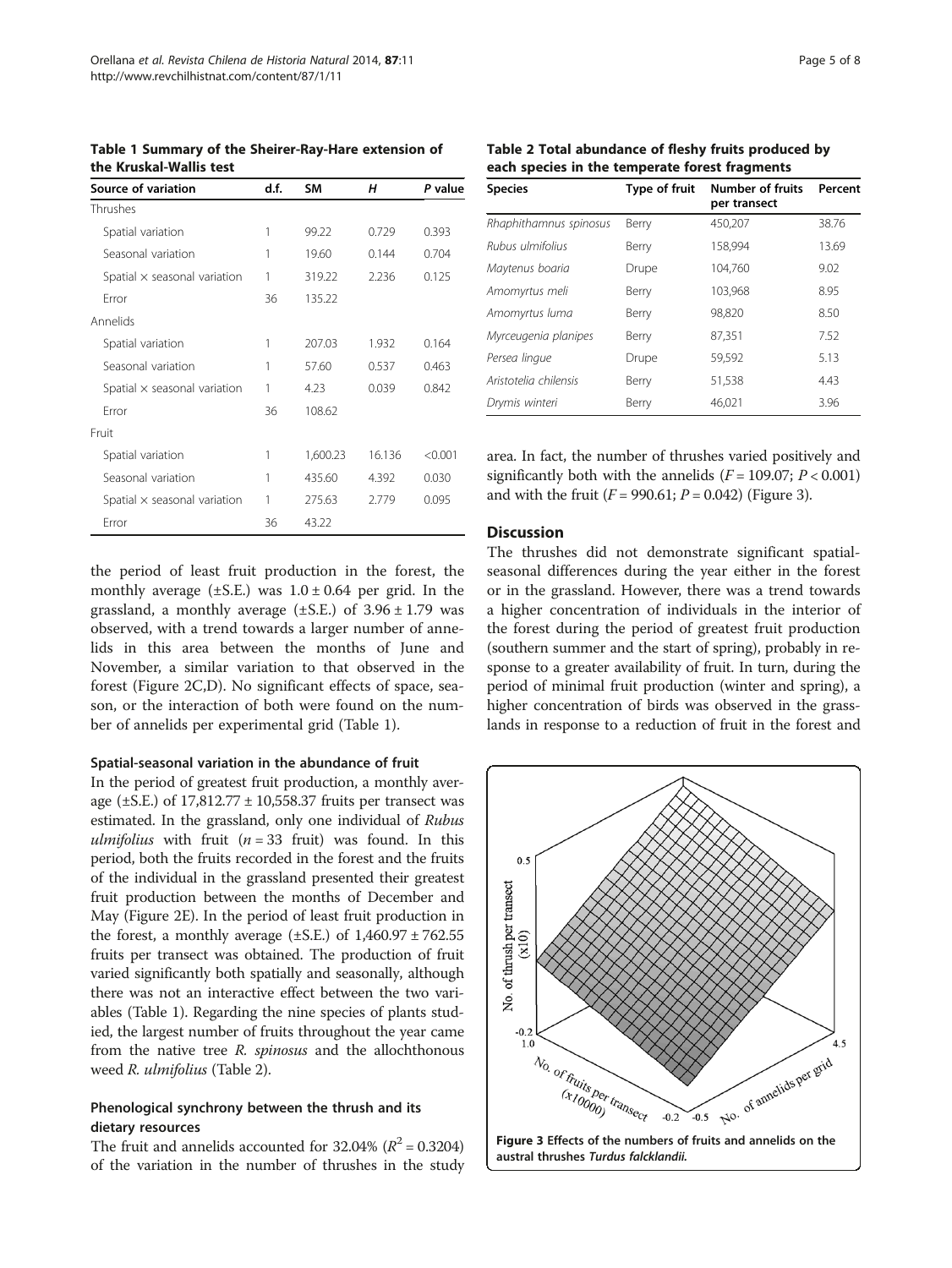an almost constant concentration of annelids throughout the year in the grasslands. It is important to point out that the absence of significant spatial-seasonal differences in the number of thrushes can possibly be attributed to the effect of the small sample size (i.e., number of fragments and grasslands in this case) rather than a biological phenomenon. In fact, by carrying out a power analysis to estimate the minimum number of forest and grassland fragments that would need to be studied in order to find significant spatial-seasonal effects, it was possible to determine that 22 fragments of forest and 22 associated grasslands would be needed. Given that it is feasible to find many more fragments and grasslands than those highlighted by the power analysis in the stratum of vegetation in which the study was carried out, we concluded that the absence of significant spatial-seasonal effects on the abundance of thrushes reported here corresponds more to a statistical artifact than to a biological reality.

The dietary dependence on fruit during the period of maximum fruit production could explain the variation in the number of thrushes in the interior of the forest throughout the year, which is similar to that described by other birds of the Turdus genus that also live in temperate biomes (García et al. [2001](#page-6-0); [2011\)](#page-6-0). This feeding pattern is concordant with the peak of greatest availability of fleshy fruits, which was seasonally marked. In fact, our results agree with phenologies previously reported by Smith-Ramírez and Armesto [\(1994\)](#page-7-0) and Riveros and Smith-Ramírez [\(1996](#page-7-0)) for temperate forests in the south of Chile and, in more general terms, for other temperate biomes where seasonality has also been described as an important characteristic in the productivity of plants with fleshy fruits (Blendinger et al. [2012\)](#page-6-0).

Just as for the thrushes, the annelids did not demonstrate significant spatial-seasonal differences throughout the year. However, there was also a slight trend showing a greater concentration of annelids in the period of least fruit production, probably due to the fact that they tend to remain closer to the surface of the ground during this period of the year, unlike during dry periods when they seek out greater depths (Gruar et al. [2003\)](#page-6-0). Our observations support this idea, since it is possible to observe the thrush eating annelids in the grassland throughout most of the day at this time of year. It is worth noting, in addition, that the time of year with the greatest consumption of annelids coincides with the reproductive period of the thrush (i.e. month of September) (Johnson [1967](#page-7-0)), during which they require food with a higher volume of proteins to satisfy their nutritional demands (Chamberlain et al. [1999](#page-6-0)). Although the number of grids was limited (only two grids per fragment), the values obtained for the average of annelids in fragments and grasslands were fairly similar, allowing for a good characterization of the annelid populations in these habitats.

As has been pointed out above, the number of thrushes in the forest and grassland demonstrated a close correlation with the fruit. This phenological link is in full agreement with the hypothesis of spatial-seasonal monitoring of fruit (Burns [2002,](#page-6-0) Blendinger et al. [2012\)](#page-6-0), which predicts that changes in the abundance of frugivorous birds are strongly correlated with changes in the availability of fruit. This situation, plus the fact that the high population of the thrush is associated with its annual residency, its ability to eat fruit with larger dimensions than its own beak, and the absence of competitor birds in the interior of the forests apart from during summer, make the thrush the primary seed disperser in the temperate southern forests of Chile (Armesto et al., [1987,](#page-6-0) Rozzi et al. [1996b](#page-7-0), Amico & Aizen [2005](#page-6-0), Vergara et al. [2010\)](#page-7-0). As a consequence, the phenological synchrony and the relationship of dietary dependency on fleshy fruits that the thrush shows would be keys in the success of the mutual relationship between the plants and this bird, when interacting with a large number of plant species in the forest.

Nevertheless, the ongoing destruction of the forest in the central valley has given rise to circumstances in which only 7% of the original coverage remains in certain sectors (Otero [2006\)](#page-7-0). This has caused the transformation of the original landscape, from one dominated by extensive stretches of forest into one dominated by grasslands with distinct characteristics (e.g., agricultural and/or for ranching) and small remnants of forest, in which an accelerating reduction in the richness and abundance of fleshy fruit for the thrushes can be observed (Vergara et al. [2010](#page-7-0)). For this reason, the current grasslands and in particular the close phenological synchrony between the thrushes and the annelids would be of great importance for maintaining viable populations of this bird and, consequently, to ensure the reproductive success of the plants of the forests that depend on this seed disperser. In other biomes on Earth, it has been demonstrated that grasslands frequently constitute true sink habitats for species of bird that are rare or have conservation problems and that they sustain their feeding during a particular period of the year (e.g., Turdus philomenos) (Perkins et al. [2000](#page-7-0); Atkinson et al. [2005\)](#page-6-0). In spite of their importance, our observations in the field indicate that the grasslands are currently showing signs of progressive deterioration resulting from the development of intensive agricultural and ranching practices, with an apparently indiscriminate use of fertilizers and pesticides. This appears to have strong and negative repercussions on the abundance and availability of ground invertebrates (Atkinson et al. [2005\)](#page-6-0). These circumstances will undoubtedly have direct, negative consequences on thrush population viability and indirect consequences on the regeneration of the plants dispersed by birds in the remaining fragments of forest.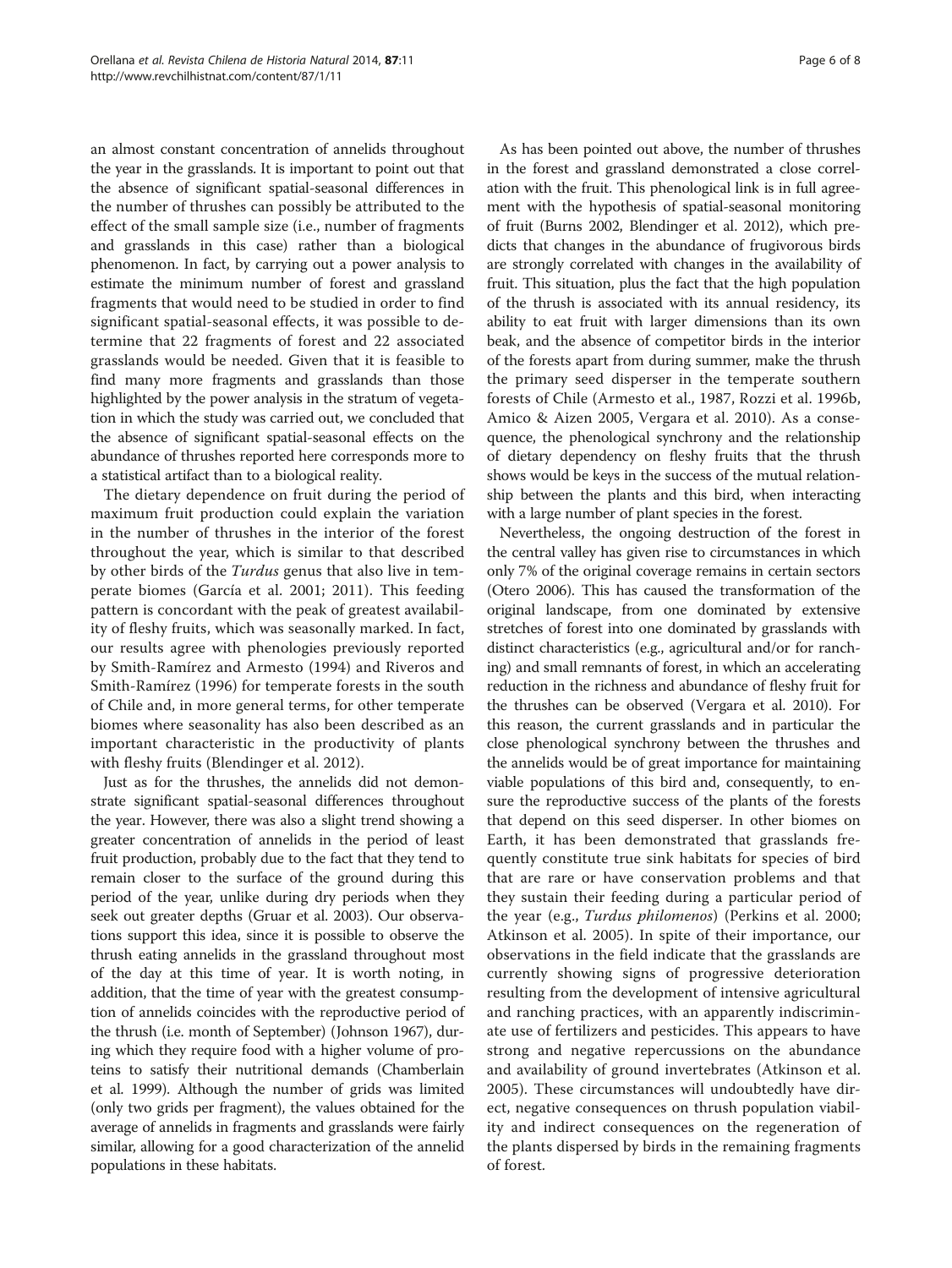<span id="page-6-0"></span>On another front, the constant pressure of hunting to which the thrushes are subjected during the winter, with hunting activities legally permitted (Hunting Law 19.473, Republic of Chile), is probably reducing the population of these birds at an uncalculated rate, since the effect of this activity on the mutualistic interactions, and certainly on the regeneration patterns of the forests in the interior of the scarce remaining fragments, is unknown. Additional research to evaluate the population status of thrushes depending on the changes to the landscape, specifically with regard to the structure of the agricultural landscape, as well as the regeneration patterns of the plants in the remaining fragments of forest, is imperative in establishing appropriate conservation strategies to ensure the maintenance of the fragmented southern temperate forests in the south of Chile.

## Conclusions

The thrush T. falcklandii is a key disperser of the temperate rainforests of southern South America. Unfortunately, these forests have been logged and fragmented to create anthropogenic prairies for forestry and cattle. In fact, in some cases, more than a half of the original surface of forests have been converted into these new types of habitats where almost no fleshy-fruited plants inhabit. Despite this fact, thrushes are also able to consume earthworms at these prairies, although following the temporal-spatial variation of fruits and earthworms at forests and prairies. Accordingly, T. falcklandii responds numerically and functionally to the variations in its food resources. Consequently, the present results highlight the importance of grasslands in maintaining thrush populations, with this bird acting as one of the most important seed dispersers in the temperate southern forests of Chile.

#### Competing interests

The authors declare that they have no competing interests and also declare that they read and approve the final manuscript.

#### Authors' contributions

JIO carried out the fieldwork, statistical analyses and drafted the manuscript, CSR and JRR sponsored the work and substantially contributed to improve field design and an early draft of the manuscript, SS and AG supported fieldwork and contributed to improve the manuscript, and CEV contributed to improve the manuscript and also advised statistical analyses.

#### Acknowledgements

The current study had the support from the Dirección de Investigacion y Postgrado of the Universidad de Los Lagos, the Magister en Ciencias, Mensión Producción, Manejo y Conservación de Recursos Naturales, and the Laboratorio de Vida Silvestre and the Laboratorio de Ecología, both of which belong to the same institution, the Instituto de Ecología y Biodiversidad (IEB). Thanks are also due Centre for Studies in Biodiversity to Chile (CEBCh) for providing the personnel for the fieldwork and working with the equipment for data analysis. Particular thanks go to the owners of the land for facilitating access and the opportunity to remain on site during the sampling season throughout the study period. The first author sincerely thanks all those who contributed in different ways to this study, including Enzo Pizarro, Andrés Morales, Aldo Arriagada, and Claudio Tobar and his son Valentín Orellana.

#### Author details

<sup>1</sup> Laboratorio de Vida Silvestre, Departamento de Ciencias Biológicas y Biodiversidad, Universidad de Los Lagos, Casilla 933, Osorno, Chile. 2 Laboratorio de Ecología, Departamento de Ciencias Biológicas y Biodiversidad, Universidad de Los Lagos, Casilla 933, Osorno, Chile. <sup>3</sup>Instituto de Ecología y Biodiversidad (IEB), Casilla 653, Santiago, Chile. <sup>4</sup>Instituto de Conservación Biodiversidad y Territorio, Facultad de Ciencias Forestales y Recursos Naturales, Universidad Austral de Chile, Valdivia, Chile. <sup>5</sup>Programa IBAM, Universidad de Los Lagos, Osorno, Chile. <sup>6</sup>Centro de Estudios en Biodiversidad de Chile, Magallanes 1979, Osorno, Chile.

#### Received: 28 January 2013 Accepted: 23 June 2014 Published online: 03 September 2014

#### References

- Aizen MA, Vázquez DP, Smith-Ramírez C (2002) Historia natural y conservación de los mutualismos planta-animal del Bosque Templado de Sudamérica Austral. Rev Chil Hist Nat 75:79–97
- Alfaro M, Dumont JC, Santelices M (1997) Rol de las lombrices (oligoquetos) en el ecosistema pratense. Primera clasificación de la población de la décima región. Boletín técnico 248:19, Instituto de Investigaciones Agropecuarias. Centro Regional de Investigaciones Remehue, Osorno
- Amico GC, Aizen MA (2005) Dispersión de semillas por aves en un bosque templado de Sudamérica Austral: ¿Quién dispersa a quién? Ecol Austral 15:89–100
- Araya BM, Millie G (1996) Guía de campo de las aves de Chile, 4th edn. Universitaria, Santiago, p 405
- Armesto JJ, Rozzi R, Miranda P, Sabag C (1987) Plant/frugivore interaction in South American Températe forests. Rev Chil Hist Nat 60:321–336
- Armesto JJ, Smith-Ramírez C, Sabag C (1996) The importance of plant-bird mutualisms in the temperate rainforest of Southern South America. In: Lawford RG, Alaback PB, Fuentes E (eds) High-latitude rainforests and associated ecosystems of the west coast of the Americas. Springer-Verlag, New York
- Armesto JJ, Díaz I, Papic C, Willson MF (2001) Seed rain of fleshy and dry propagules in different hábitats in the temperate rainforests of Chiloé Island. Chile Austral Ecology 26:311–320
- Armesto JJ, Manuschevich D, Mora A, Smith-Ramirez C, Rozzi R, Abarzúa AM, Marquet PA (2010) From the Holocene to the Anthropocene: A historical framework for land cover change in southwestern South America in the past 15,000 years. Land Use Policy 27:148–160
- Atkinson PW, Fuller RJ, Vickery JA (2002) Large scale patterns of summer and winter birds distributions in relation to farmland type in England and Wales. Ecography 25:466–480
- Atkinson PW, Fuller RJ, Vickery JA, CJ Conway GJ, Tallowin JRB, Smith REN, Haysom KA, Ings TC, Jasteraki E, Brown VK (2005) Influence of agricultural management, sward structure and food resource on grassland field use by birds in lowland England. J Appl Ecol 42:932–942
- Bibby CJ, Burgess ND, Hill DA (2000) Bird census techniques. Academic press, Cambridge
- Blendinger PG, Ruggera RA, Núñez-Montellano MG, Macchi L, Zelaya PV, Álvarez ME, Martín E, Acosta OO, Sánchez R, Aedo J (2012) Fine-tuning the fruit-tracking hypothesis: spatiotemporal links between fruit availability and fruit consumption by birds in andean mountain forests. J Anim Ecol 81:1298–1310
- Burns KC (2002) Seed dispersal facilitation and geographic consistency in bird–fruit abundance patterns. Global Ecol Biogeogr 11:253–259
- Bustamante-Sanchez MA, Armesto JJ (2012) Seed limitation during early forest succession in a rural landscape on Chiloé Island, Chile: implications for temperate forest restoration. J Appl Ecol 49:1103–1112
- Chamberlain DE, Hatchwell BJ, Perrins CM (1999) Importance of feeding ecology to the reproductive success of blackbirds Turdus merula nesting in rural habitats. Ibis 141:415–427
- García D, Zamora R, Gómez JM, Hódar JA (2001) Frugivory at Juniperus communis depends more on population characteristics than on individual attributes. J Ecol 89:639–647
- García D, Zamora R, Amico GC (2011) The spatial scale of plant–animal interactions: effects of resource availability and habitat structure. Ecol Monogra 81:103–121
- Gruar D, Peach W, Taylor R (2003) Summer diet and body condition of song thrushes Turdus philomelos in stable and declining farmland populations. Ibis 145:637–649